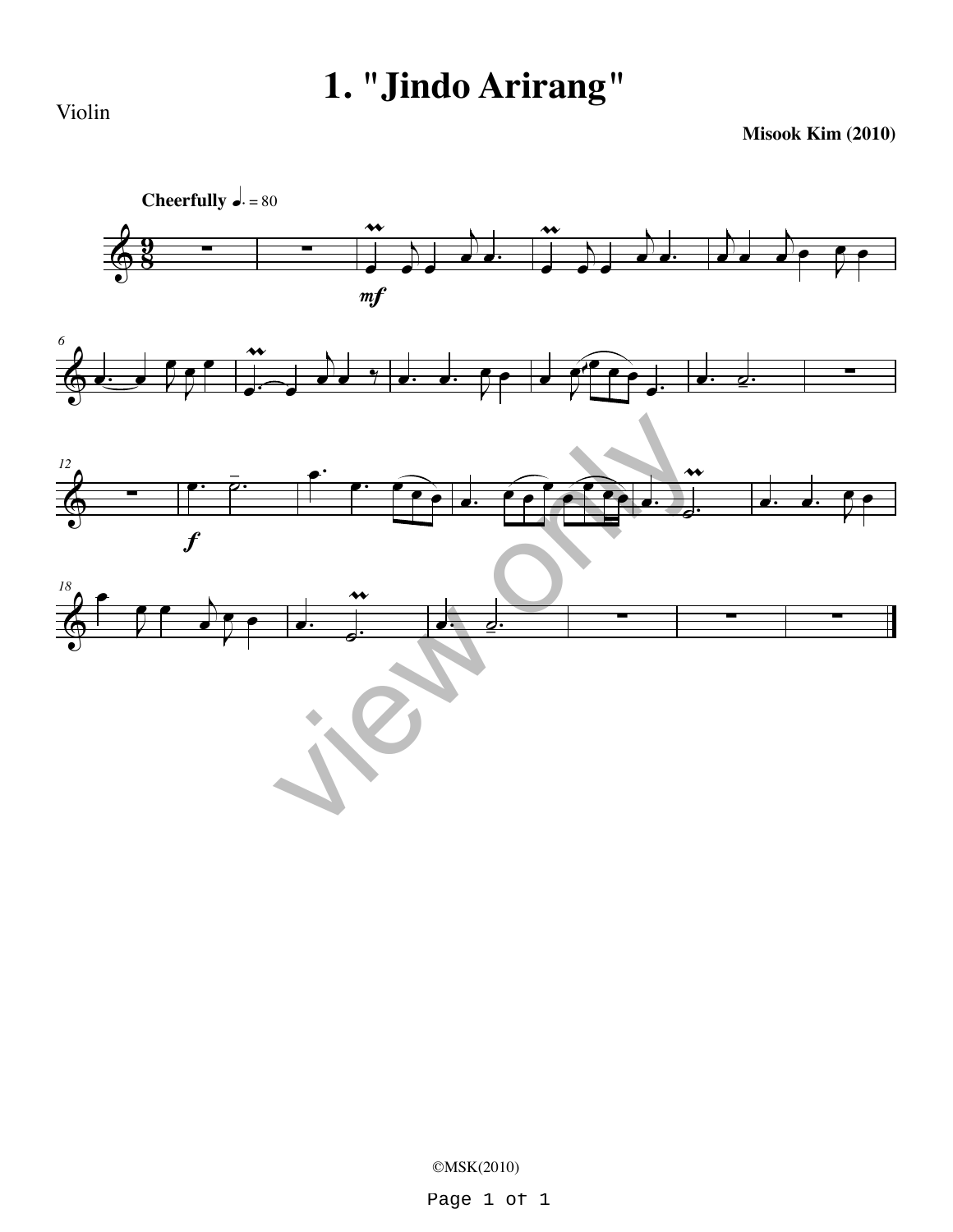## **2. Korean Barcarolle**

Violin

**Misook Kim (2010)**



©MSK(2010)

Page 1 of 1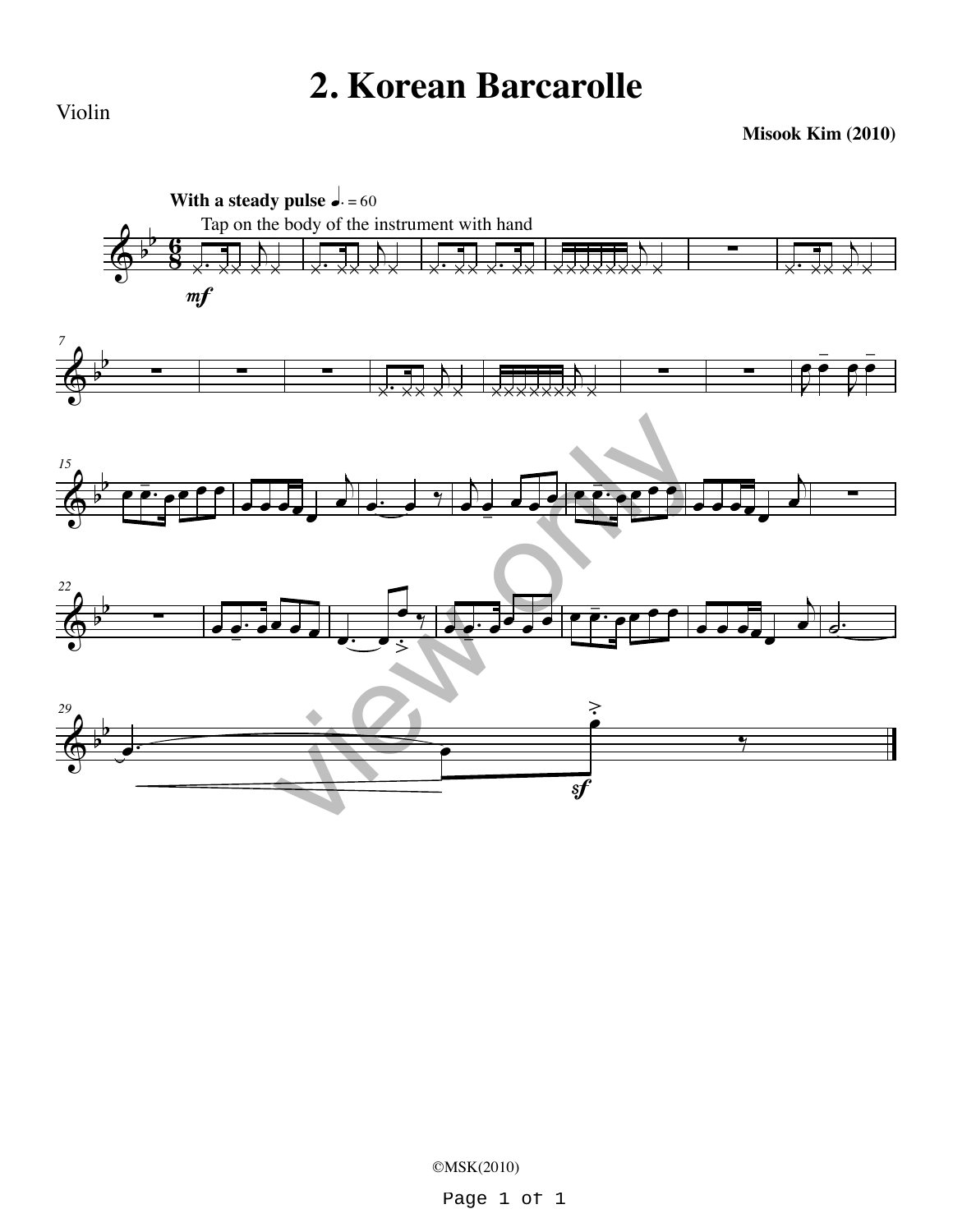## **3. The Rainbow**

Violin

**Misook Kim (2010)**



©MSK(2010)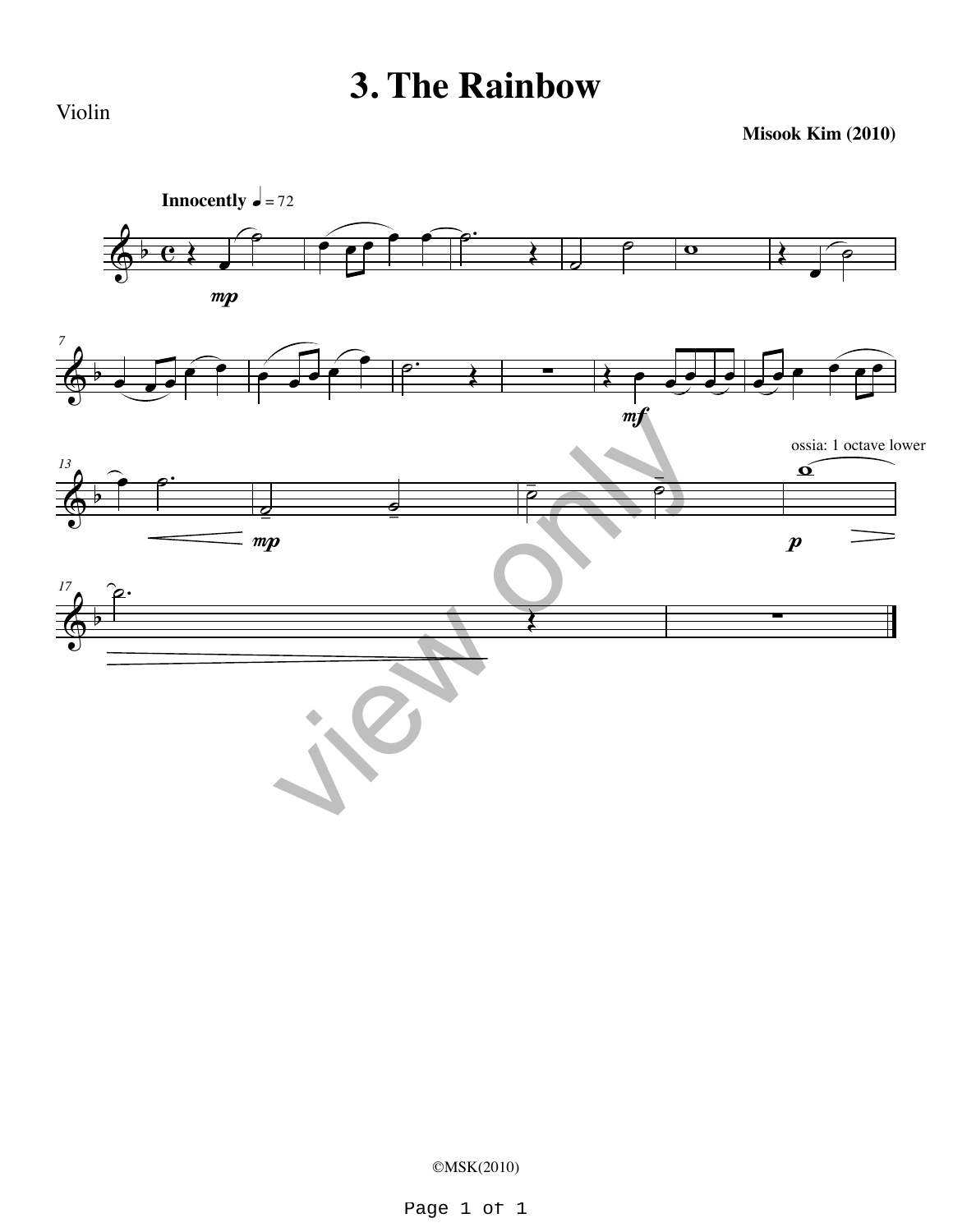## **4. Fun, FUNNER, Funniest**

Violin

**Misook Kim (2010)**



Page 1 of 1